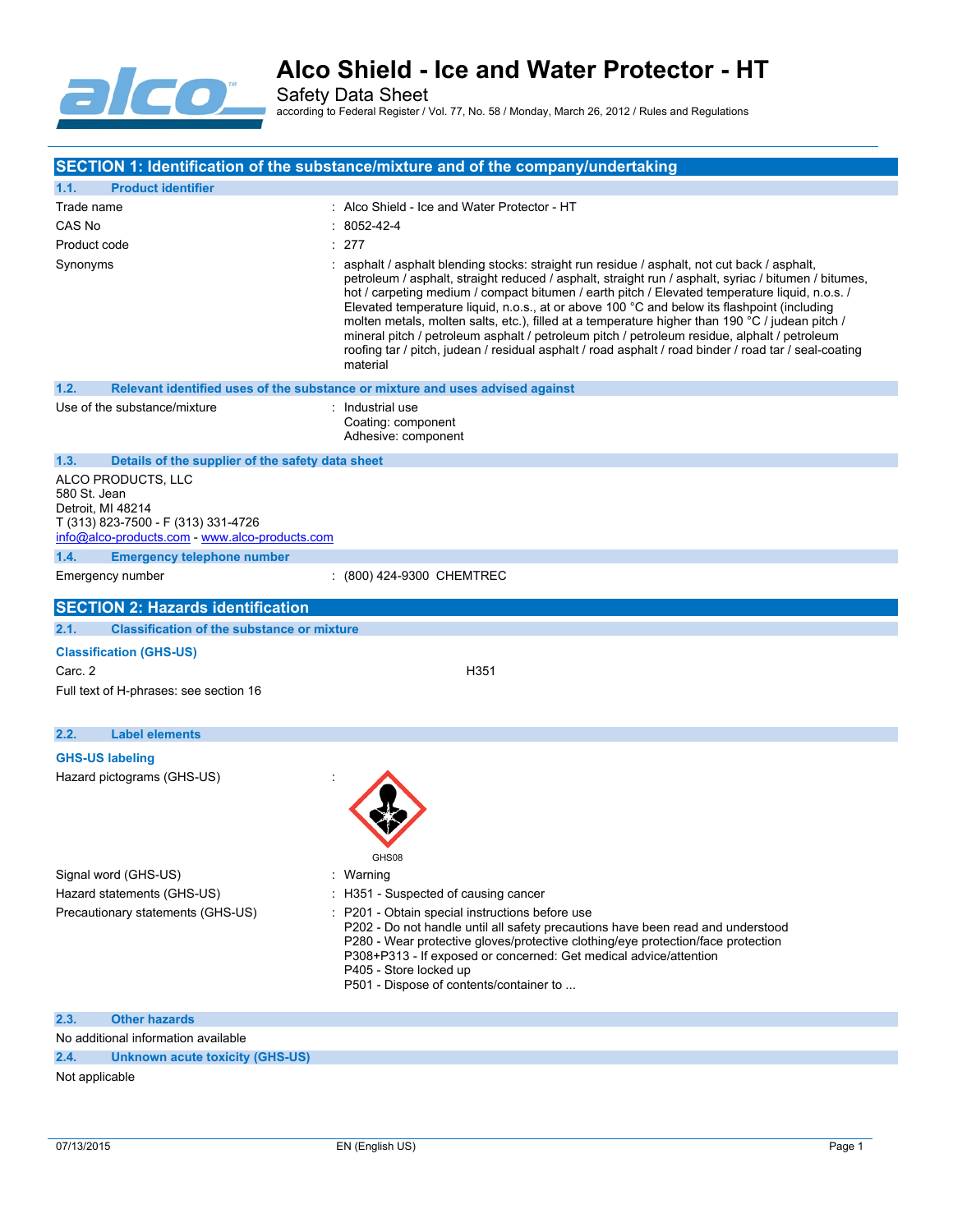Safety Data Sheet

| <b>SECTION 3: Composition/information on ingredients</b>                                                                                                                                                                                                                                                                                                                                                                                   |             |                                                                                                                                                                                                                                                                                                                                                                                                                                                                                                                                                                              |            |                                |
|--------------------------------------------------------------------------------------------------------------------------------------------------------------------------------------------------------------------------------------------------------------------------------------------------------------------------------------------------------------------------------------------------------------------------------------------|-------------|------------------------------------------------------------------------------------------------------------------------------------------------------------------------------------------------------------------------------------------------------------------------------------------------------------------------------------------------------------------------------------------------------------------------------------------------------------------------------------------------------------------------------------------------------------------------------|------------|--------------------------------|
| 3.1.<br><b>Substance</b>                                                                                                                                                                                                                                                                                                                                                                                                                   |             |                                                                                                                                                                                                                                                                                                                                                                                                                                                                                                                                                                              |            |                                |
| Substance type                                                                                                                                                                                                                                                                                                                                                                                                                             |             | Multi-constituent                                                                                                                                                                                                                                                                                                                                                                                                                                                                                                                                                            |            |                                |
| Name                                                                                                                                                                                                                                                                                                                                                                                                                                       |             | Alco Shield - Ice and Water Protector - HT                                                                                                                                                                                                                                                                                                                                                                                                                                                                                                                                   |            |                                |
| CAS No                                                                                                                                                                                                                                                                                                                                                                                                                                     | : 8052-42-4 |                                                                                                                                                                                                                                                                                                                                                                                                                                                                                                                                                                              |            |                                |
| <b>Name</b>                                                                                                                                                                                                                                                                                                                                                                                                                                |             | <b>Product identifier</b>                                                                                                                                                                                                                                                                                                                                                                                                                                                                                                                                                    | %          | <b>Classification (GHS-US)</b> |
| Pétroles (bitumes de) (fumées);Асфалт (битуми) (по<br>бензен); Bitumes, Vapeurs et aérosols lors du travail à<br>chaud; Asfalt (aurud); Asphalt (Bitumen), petroleum fumes,<br>(inhalable fraction);Asfalt (røyk);Asfalt naftowy dymy;Asfalto<br>(betuminoso), fumos (aerossóis solúveis em benzeno);Asfalt<br>(fumuri); bitumen – pare in aerosoli pri toplotni<br>obdelavi; Asphalt, petroleum fumes; Bitumen fumes; Asfalt<br>(bitumen) |             | (CAS No) 8052-42-4                                                                                                                                                                                                                                                                                                                                                                                                                                                                                                                                                           | $80 - 100$ | Carc. 2, H351                  |
| Full text of H-phrases: see section 16                                                                                                                                                                                                                                                                                                                                                                                                     |             |                                                                                                                                                                                                                                                                                                                                                                                                                                                                                                                                                                              |            |                                |
| <b>Mixture</b><br>3.2.                                                                                                                                                                                                                                                                                                                                                                                                                     |             |                                                                                                                                                                                                                                                                                                                                                                                                                                                                                                                                                                              |            |                                |
| Not applicable                                                                                                                                                                                                                                                                                                                                                                                                                             |             |                                                                                                                                                                                                                                                                                                                                                                                                                                                                                                                                                                              |            |                                |
| 4.1.<br><b>Description of first aid measures</b>                                                                                                                                                                                                                                                                                                                                                                                           |             |                                                                                                                                                                                                                                                                                                                                                                                                                                                                                                                                                                              |            |                                |
| First-aid measures general                                                                                                                                                                                                                                                                                                                                                                                                                 |             | : Check the vital functions. Unconscious: maintain adequate airway and respiration. Respiratory<br>arrest: artificial respiration or oxygen. Cardiac arrest: perform resuscitation. Victim conscious<br>with laboured breathing: half-seated. Victim in shock: on his back with legs slightly raised.<br>Vomiting: prevent asphyxia/aspiration pneumonia. Prevent cooling by covering the victim (no<br>warming up). Keep watching the victim. Give psychological aid. Keep the victim calm, avoid<br>physical strain. Depending on the victim's condition: doctor/hospital. |            |                                |
| First-aid measures after inhalation                                                                                                                                                                                                                                                                                                                                                                                                        |             | Remove the victim into fresh air. Respiratory problems: consult a doctor/medical service.                                                                                                                                                                                                                                                                                                                                                                                                                                                                                    |            |                                |
| First-aid measures after skin contact                                                                                                                                                                                                                                                                                                                                                                                                      | hospital.   | In case of burns: Wash immediately with lots of water (15 minutes)/shower. Do not tear off<br>solidified product from the skin. Do not remove clothing if it sticks to the skin. Cover wounds<br>with sterile bandage. Consult a doctor/medical service. If burned surface > 10%: take victim to                                                                                                                                                                                                                                                                             |            |                                |
| First-aid measures after eye contact                                                                                                                                                                                                                                                                                                                                                                                                       |             | In case of burns: Rinse immediately with plenty of water for 15 minutes. Do not apply<br>neutralizing agents. Take victim to an ophthalmologist.                                                                                                                                                                                                                                                                                                                                                                                                                             |            |                                |
| First-aid measures after ingestion                                                                                                                                                                                                                                                                                                                                                                                                         |             | Rinse mouth with water. Immediately after ingestion: give lots of water to drink. Do not induce<br>vomiting. Call Poison Information Centre (www.big.be/antigif.htm). Consult a doctor/medical<br>service if you feel unwell. Ingestion of large quantities: immediately to hospital.                                                                                                                                                                                                                                                                                        |            |                                |
| 4.2.<br>Most important symptoms and effects, both acute and delayed                                                                                                                                                                                                                                                                                                                                                                        |             |                                                                                                                                                                                                                                                                                                                                                                                                                                                                                                                                                                              |            |                                |
| Symptoms/injuries after inhalation                                                                                                                                                                                                                                                                                                                                                                                                         |             | : ON HEATING: Headache. Irritation of the respiratory tract. Nausea.                                                                                                                                                                                                                                                                                                                                                                                                                                                                                                         |            |                                |
| Symptoms/injuries after skin contact                                                                                                                                                                                                                                                                                                                                                                                                       |             | <b>ON HEATING: Burns.</b>                                                                                                                                                                                                                                                                                                                                                                                                                                                                                                                                                    |            |                                |
| Symptoms/injuries after eye contact                                                                                                                                                                                                                                                                                                                                                                                                        |             | EXPOSURE TO HIGH CONCENTRATIONS: Irritation of the eye tissue.                                                                                                                                                                                                                                                                                                                                                                                                                                                                                                               |            |                                |
| Symptoms/injuries after ingestion                                                                                                                                                                                                                                                                                                                                                                                                          |             | No data available.                                                                                                                                                                                                                                                                                                                                                                                                                                                                                                                                                           |            |                                |
| Chronic symptoms                                                                                                                                                                                                                                                                                                                                                                                                                           |             | : No effects known.                                                                                                                                                                                                                                                                                                                                                                                                                                                                                                                                                          |            |                                |
| 4.3.<br>Indication of any immediate medical attention and special treatment needed                                                                                                                                                                                                                                                                                                                                                         |             |                                                                                                                                                                                                                                                                                                                                                                                                                                                                                                                                                                              |            |                                |
| No additional information available                                                                                                                                                                                                                                                                                                                                                                                                        |             |                                                                                                                                                                                                                                                                                                                                                                                                                                                                                                                                                                              |            |                                |
| <b>SECTION 5: Firefighting measures</b>                                                                                                                                                                                                                                                                                                                                                                                                    |             |                                                                                                                                                                                                                                                                                                                                                                                                                                                                                                                                                                              |            |                                |
| <b>Extinguishing media</b><br>5.1.                                                                                                                                                                                                                                                                                                                                                                                                         |             |                                                                                                                                                                                                                                                                                                                                                                                                                                                                                                                                                                              |            |                                |
| Suitable extinguishing media                                                                                                                                                                                                                                                                                                                                                                                                               |             | : Water spray. Polyvalent foam. BC powder. Sand/earth. Carbon dioxide.                                                                                                                                                                                                                                                                                                                                                                                                                                                                                                       |            |                                |
| Unsuitable extinguishing media                                                                                                                                                                                                                                                                                                                                                                                                             |             | : Container may slop over if solid jet (water/foam) is applied.                                                                                                                                                                                                                                                                                                                                                                                                                                                                                                              |            |                                |
|                                                                                                                                                                                                                                                                                                                                                                                                                                            |             |                                                                                                                                                                                                                                                                                                                                                                                                                                                                                                                                                                              |            |                                |
| 5.2.<br>Special hazards arising from the substance or mixture                                                                                                                                                                                                                                                                                                                                                                              |             |                                                                                                                                                                                                                                                                                                                                                                                                                                                                                                                                                                              |            |                                |
| Fire hazard                                                                                                                                                                                                                                                                                                                                                                                                                                |             | DIRECT FIRE HAZARD. Not easily combustible. INDIRECT FIRE HAZARD. Temperature<br>above flashpoint: higher fire/explosion hazard.                                                                                                                                                                                                                                                                                                                                                                                                                                             |            |                                |
| Explosion hazard                                                                                                                                                                                                                                                                                                                                                                                                                           |             | DIRECT EXPLOSION HAZARD. No data available on direct explosion hazard. INDIRECT<br>EXPLOSION HAZARD. No data available on indirect explosion hazard.                                                                                                                                                                                                                                                                                                                                                                                                                         |            |                                |
| Reactivity                                                                                                                                                                                                                                                                                                                                                                                                                                 |             | In molten state: reacts violently with water (moisture). On heating: formation of small quantities<br>of hydrogen sulphide. Upon combustion: CO and CO2 are formed.                                                                                                                                                                                                                                                                                                                                                                                                          |            |                                |
| 5.3.<br><b>Advice for firefighters</b>                                                                                                                                                                                                                                                                                                                                                                                                     |             |                                                                                                                                                                                                                                                                                                                                                                                                                                                                                                                                                                              |            |                                |
| Precautionary measures fire                                                                                                                                                                                                                                                                                                                                                                                                                |             | Exposure to fire/heat: keep upwind. Exposure to fire/heat: seal off low-lying areas. Exposure to<br>fire/heat: have neighbourhood close doors and windows.                                                                                                                                                                                                                                                                                                                                                                                                                   |            |                                |
| Firefighting instructions                                                                                                                                                                                                                                                                                                                                                                                                                  |             | : Cool tanks/drums with water spray/remove them into safety.                                                                                                                                                                                                                                                                                                                                                                                                                                                                                                                 |            |                                |
| 07/13/2015                                                                                                                                                                                                                                                                                                                                                                                                                                 |             | EN (English US)                                                                                                                                                                                                                                                                                                                                                                                                                                                                                                                                                              |            | 2/7                            |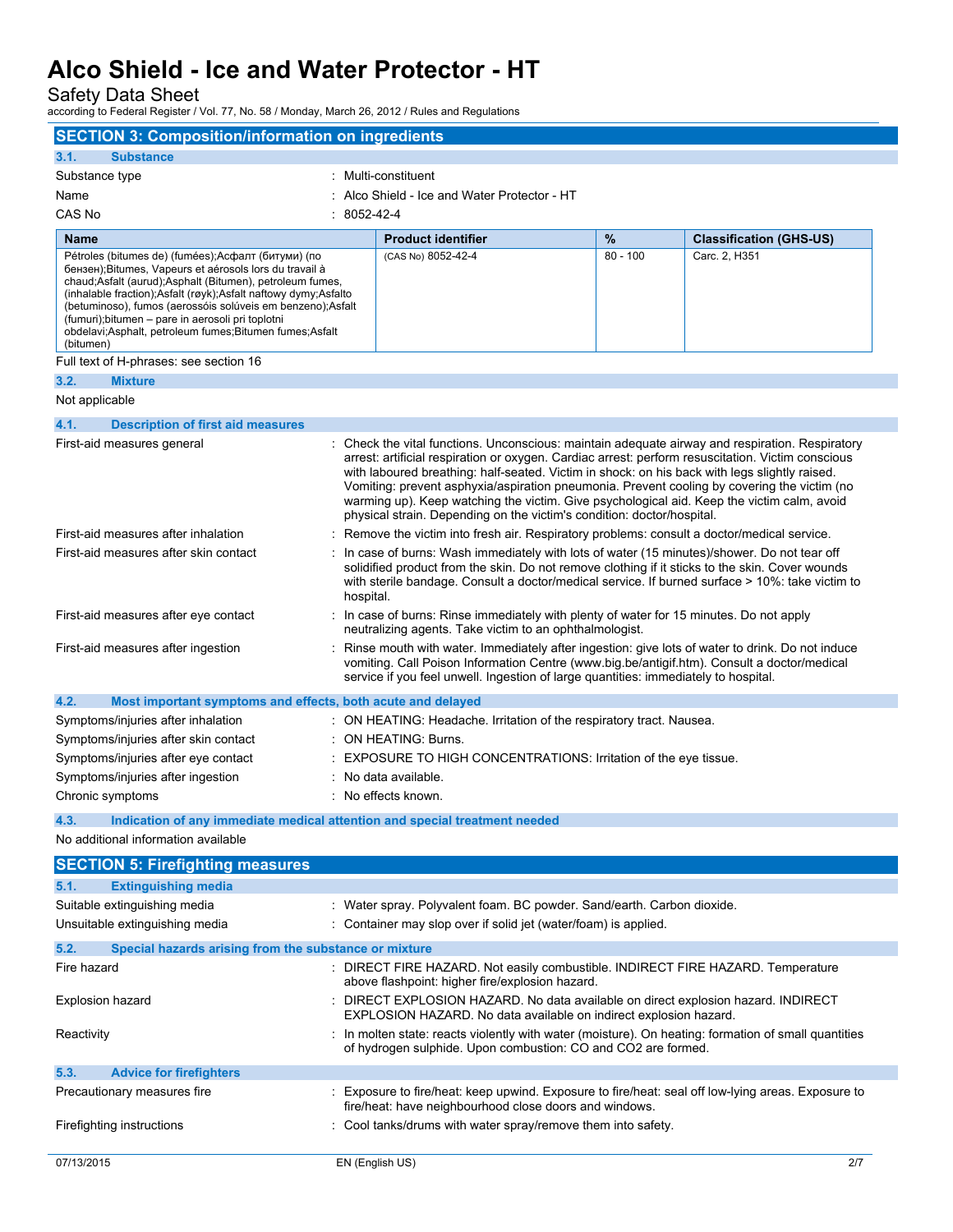Safety Data Sheet

| Protection during firefighting                                              | : Heat/fire exposure: compressed air/oxygen apparatus.                                                                                                                                                                                                                                                                                                    |
|-----------------------------------------------------------------------------|-----------------------------------------------------------------------------------------------------------------------------------------------------------------------------------------------------------------------------------------------------------------------------------------------------------------------------------------------------------|
| <b>SECTION 6: Accidental release measures</b>                               |                                                                                                                                                                                                                                                                                                                                                           |
| Personal precautions, protective equipment and emergency procedures<br>6.1. |                                                                                                                                                                                                                                                                                                                                                           |
| 6.1.1.<br>For non-emergency personnel                                       |                                                                                                                                                                                                                                                                                                                                                           |
| Protective equipment                                                        | : Gloves. Protective clothing. Large spills/in enclosed spaces: compressed air apparatus. See<br>"Material-Handling" to select protective clothing.                                                                                                                                                                                                       |
| Emergency procedures                                                        | : Mark the danger area. No naked flames. Wash contaminated clothes.                                                                                                                                                                                                                                                                                       |
| 6.1.2.<br>For emergency responders                                          |                                                                                                                                                                                                                                                                                                                                                           |
| No additional information available                                         |                                                                                                                                                                                                                                                                                                                                                           |
| 6.2.<br><b>Environmental precautions</b>                                    |                                                                                                                                                                                                                                                                                                                                                           |
| No additional information available                                         |                                                                                                                                                                                                                                                                                                                                                           |
| 6.3.<br>Methods and material for containment and cleaning up                |                                                                                                                                                                                                                                                                                                                                                           |
| For containment                                                             | : Contain released substance, pump into suitable containers. Plug the leak, cut off the supply.                                                                                                                                                                                                                                                           |
| Methods for cleaning up                                                     | : If melted: allow liquid to solidify before taking it up. Start cleanup only if spill has cooled<br>completely. Wash clothing and equipment after handling.                                                                                                                                                                                              |
| 6.4.<br><b>Reference to other sections</b>                                  |                                                                                                                                                                                                                                                                                                                                                           |
| No additional information available                                         |                                                                                                                                                                                                                                                                                                                                                           |
| <b>SECTION 7: Handling and storage</b>                                      |                                                                                                                                                                                                                                                                                                                                                           |
| 7.1.<br><b>Precautions for safe handling</b>                                |                                                                                                                                                                                                                                                                                                                                                           |
| Precautions for safe handling                                               | Comply with the legal requirements. Remove contaminated clothing immediately. Clean<br>contaminated clothing. Keep away from naked flames/heat. Observe strict hygiene. Keep<br>container tightly closed. Measure the concentration in the air regularly. Carry operations in the<br>open/under local exhaust/ventilation or with respiratory protection. |
| Conditions for safe storage, including any incompatibilities<br>7.2.        |                                                                                                                                                                                                                                                                                                                                                           |
| Storage temperature                                                         | : $>21^{\circ}$ C                                                                                                                                                                                                                                                                                                                                         |
| Heat-ignition                                                               | : KEEP SUBSTANCE AWAY FROM: heat sources.                                                                                                                                                                                                                                                                                                                 |
| Prohibitions on mixed storage                                               | : KEEP SUBSTANCE AWAY FROM: oxidizing agents.                                                                                                                                                                                                                                                                                                             |
| Storage area                                                                | Keep container in a well-ventilated place. Fireproof storeroom. Meet the legal requirements.                                                                                                                                                                                                                                                              |
| Special rules on packaging                                                  | SPECIAL REQUIREMENTS: closing. correctly labelled. meet the legal requirements. Secure<br>fragile packagings in solid containers.                                                                                                                                                                                                                         |
| Packaging materials                                                         | SUITABLE MATERIAL: No data available. MATERIAL TO AVOID: No data available.                                                                                                                                                                                                                                                                               |
| 7.3.<br><b>Specific end use(s)</b>                                          |                                                                                                                                                                                                                                                                                                                                                           |
| No additional information available                                         |                                                                                                                                                                                                                                                                                                                                                           |
| <b>SECTION 8: Exposure controls/personal protection</b>                     |                                                                                                                                                                                                                                                                                                                                                           |
| 8.1.<br><b>Control parameters</b>                                           |                                                                                                                                                                                                                                                                                                                                                           |

| 8.1.<br><b>Control parameters</b>                                                                                                                                                                                                                                                                                                                                                                                                    |                                |                         |  |
|--------------------------------------------------------------------------------------------------------------------------------------------------------------------------------------------------------------------------------------------------------------------------------------------------------------------------------------------------------------------------------------------------------------------------------------|--------------------------------|-------------------------|--|
| Alco Shield - Ice and Water Protector - HT (8052-42-4)                                                                                                                                                                                                                                                                                                                                                                               |                                |                         |  |
| <b>ACGIH</b>                                                                                                                                                                                                                                                                                                                                                                                                                         | ACGIH TWA (mg/m <sup>3</sup> ) | $0.5$ mg/m <sup>3</sup> |  |
| <b>OSHA</b>                                                                                                                                                                                                                                                                                                                                                                                                                          | Not applicable                 |                         |  |
| Pétroles (bitumes de) (fumées);Асфалт (битуми) (по бензен);Bitumes, Vapeurs et aérosols lors du travail à chaud;Asfalt<br>(aurud);Asphalt (Bitumen), petroleum fumes, (inhalable fraction);Asfalt (røyk);Asfalt naftowy dymy;Asfalto (betuminoso), fumos<br>(aerossóis solúveis em benzeno);Asfalt (fumuri);bitumen – pare in aerosoli pri toplotni obdelavi;Asphalt, petroleum fumes;Bitumen<br>fumes: Asfalt (bitumen) (8052-42-4) |                                |                         |  |
|                                                                                                                                                                                                                                                                                                                                                                                                                                      |                                |                         |  |
| <b>ACGIH</b>                                                                                                                                                                                                                                                                                                                                                                                                                         | ACGIH TWA (ppm)                | $0.5$ ppm               |  |
| <b>OSHA</b>                                                                                                                                                                                                                                                                                                                                                                                                                          | Not applicable                 |                         |  |
| 8.2.<br><b>Exposure controls</b>                                                                                                                                                                                                                                                                                                                                                                                                     |                                |                         |  |

| ----                              |                                                                                                                                               |     |
|-----------------------------------|-----------------------------------------------------------------------------------------------------------------------------------------------|-----|
| Materials for protective clothing | : GIVE GOOD RESISTANCE: leather. viton. GIVE LESS RESISTANCE: neoprene. GIVE POOR<br>RESISTANCE: butyl rubber. chlorosulfonated polyethylene. |     |
| Hand protection                   | : Gloves.                                                                                                                                     |     |
| Eye protection                    | : Safety glasses.                                                                                                                             |     |
| Skin and body protection          | : Heatproof clothing.                                                                                                                         |     |
| Respiratory protection            | : On heating: Gas mask with filter type A.                                                                                                    |     |
| 07/13/2015                        | EN (English US)                                                                                                                               | 3/7 |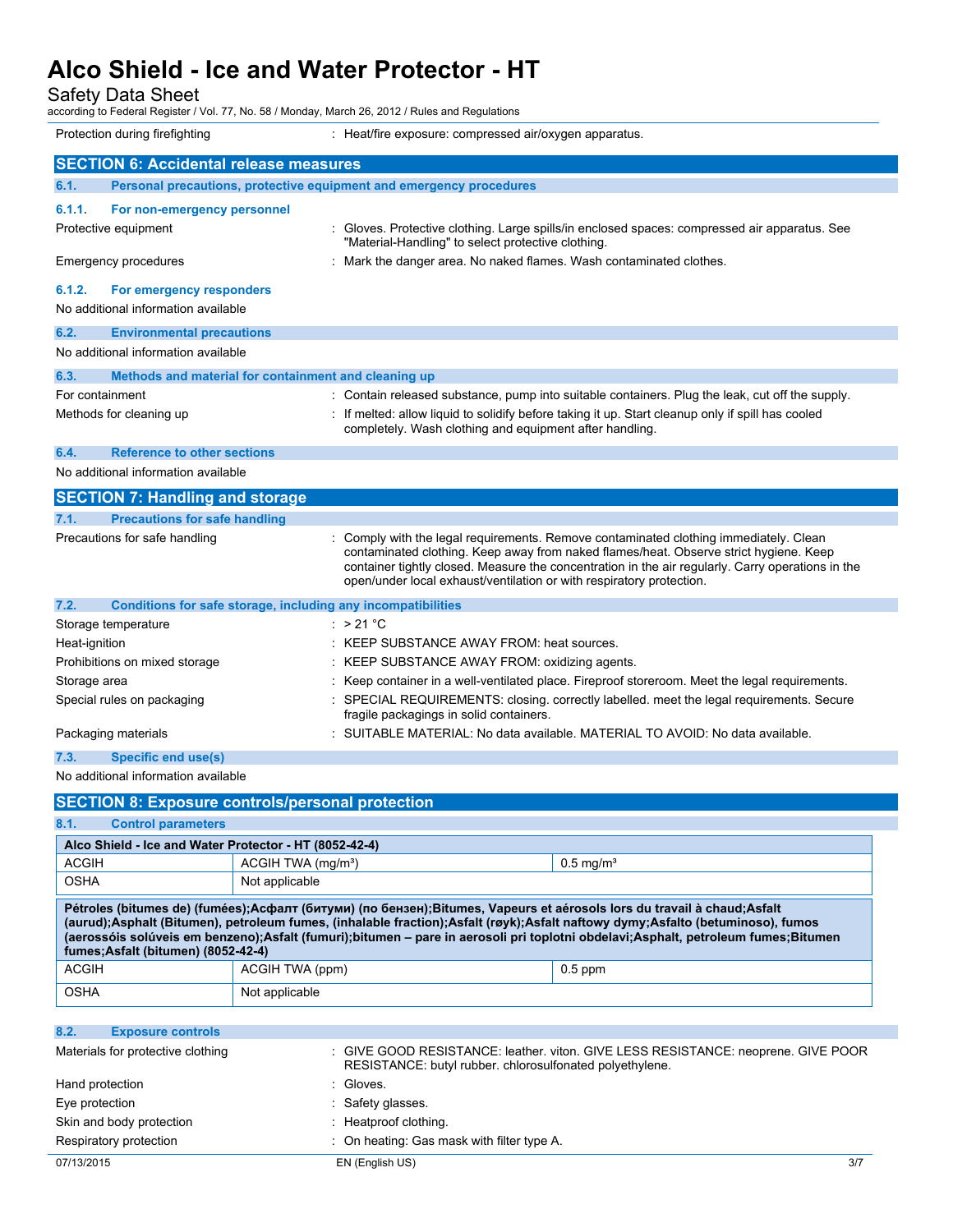Safety Data Sheet

according to Federal Register / Vol. 77, No. 58 / Monday, March 26, 2012 / Rules and Regulations

| <b>SECTION 9: Physical and chemical properties</b>            |                                                                                                                                                                                             |
|---------------------------------------------------------------|---------------------------------------------------------------------------------------------------------------------------------------------------------------------------------------------|
| Information on basic physical and chemical properties<br>9.1. |                                                                                                                                                                                             |
| Physical state                                                | : Solid                                                                                                                                                                                     |
| Appearance                                                    | Solid.<br>٠                                                                                                                                                                                 |
| Color                                                         | Dark brown to black                                                                                                                                                                         |
| Odor                                                          | Characteristic odour                                                                                                                                                                        |
| Odor threshold                                                | No data available                                                                                                                                                                           |
| pH                                                            | No data available                                                                                                                                                                           |
| Relative evaporation rate (butyl acetate=1)                   | : No data available                                                                                                                                                                         |
| Melting point                                                 | No data available                                                                                                                                                                           |
| Freezing point                                                | : No data available                                                                                                                                                                         |
| Boiling point                                                 | : $>370$ °C                                                                                                                                                                                 |
| Flash point                                                   | 204 - 288 °C                                                                                                                                                                                |
| Auto-ignition temperature                                     | : $350 - 485$ °C                                                                                                                                                                            |
| Decomposition temperature                                     | : No data available                                                                                                                                                                         |
| Flammability (solid, gas)                                     | No data available                                                                                                                                                                           |
| Vapor pressure                                                | : No data available                                                                                                                                                                         |
| Relative vapor density at 20 °C                               | : > 1                                                                                                                                                                                       |
| Relative density                                              | $\cdot$ > 1                                                                                                                                                                                 |
| Solubility                                                    | : Insoluble in water. Soluble in ethanol. Soluble in ether. Soluble in acetone. Soluble in<br>chloroform. Soluble in tetrachloromethane. Soluble in carbondisulfide. Soluble in turpentine. |
| Log Pow                                                       | $: >6$ (Calculated)                                                                                                                                                                         |
| Log Kow                                                       | : No data available                                                                                                                                                                         |
| Viscosity, kinematic                                          | : No data available                                                                                                                                                                         |
| Viscosity, dynamic                                            | : > 0.17 Pa.s (135 °C)                                                                                                                                                                      |
| <b>Explosive properties</b>                                   | : No data available                                                                                                                                                                         |
| Oxidizing properties                                          | No data available                                                                                                                                                                           |
| <b>Explosive limits</b>                                       | : No data available                                                                                                                                                                         |
| <b>Other information</b><br>9.2.                              |                                                                                                                                                                                             |
| Softening point                                               | : $> 45 °C$                                                                                                                                                                                 |

#### **SECTION 10: Stability and reactivity**

**10.1. Reactivity**

In molten state: reacts violently with water (moisture). On heating: formation of small quantities of hydrogen sulphide. Upon combustion: CO and CO2 are formed.

| 10.2.                                                      | <b>Chemical stability</b>                    |                    |     |
|------------------------------------------------------------|----------------------------------------------|--------------------|-----|
|                                                            | Stable under normal conditions.              |                    |     |
| 10.3.                                                      | <b>Possibility of hazardous reactions</b>    |                    |     |
|                                                            | No additional information available          |                    |     |
| 10.4.                                                      | <b>Conditions to avoid</b>                   |                    |     |
|                                                            | No additional information available          |                    |     |
| 10.5.                                                      | <b>Incompatible materials</b>                |                    |     |
|                                                            | No additional information available          |                    |     |
| 10.6.                                                      | <b>Hazardous decomposition products</b>      |                    |     |
| No additional information available                        |                                              |                    |     |
|                                                            | <b>SECTION 11: Toxicological information</b> |                    |     |
| 11.1.                                                      | Information on toxicological effects         |                    |     |
| Acute toxicity                                             |                                              | : Not classified   |     |
| Alco Shield - Ice and Water Protector - HT ( \f )8052-42-4 |                                              |                    |     |
| LD50 oral rat                                              |                                              | > 2000 mg/kg (Rat) |     |
| 07/13/2015                                                 |                                              | EN (English US)    | 4/7 |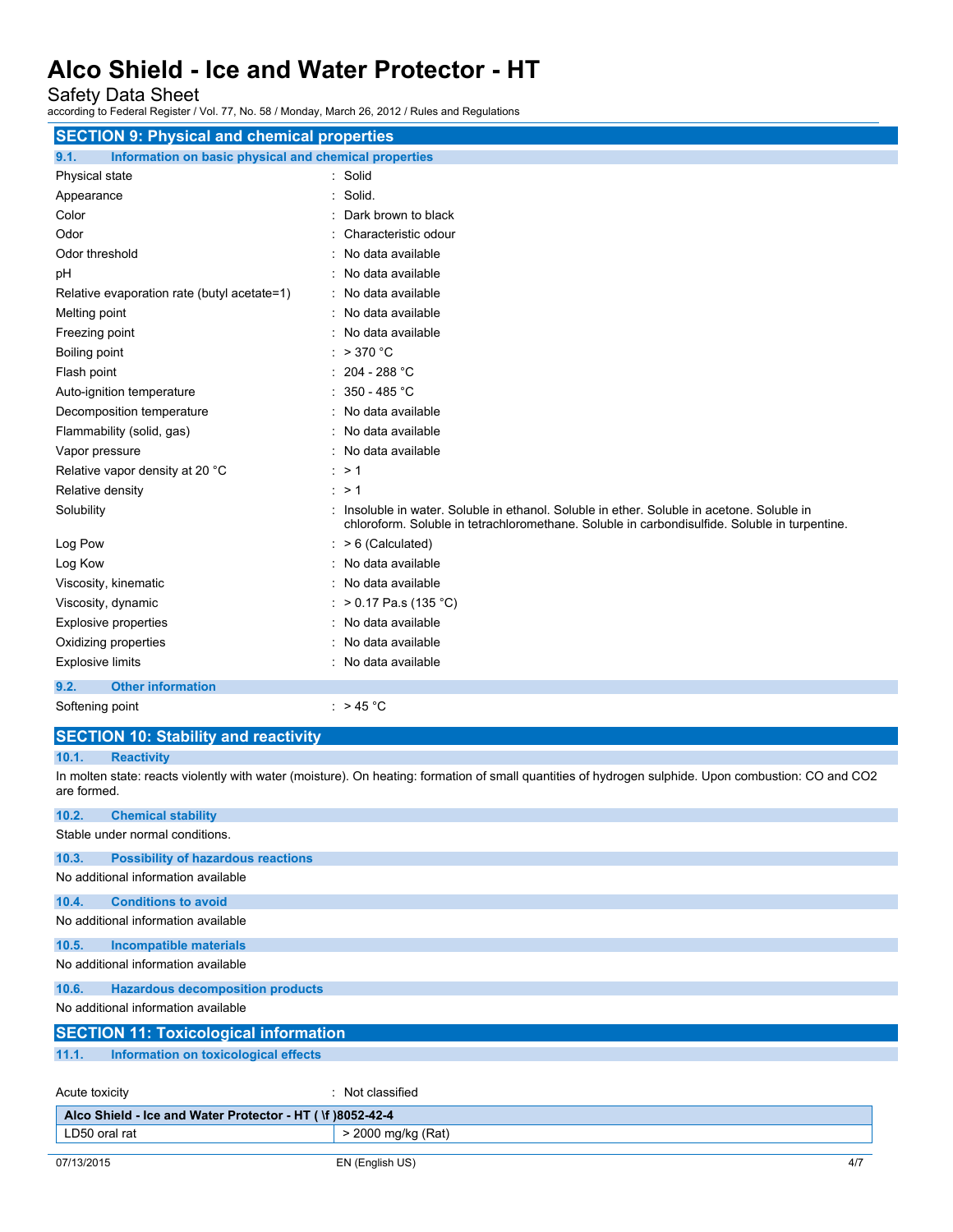Safety Data Sheet

| Alco Shield - Ice and Water Protector - HT ( \f )8052-42-4                              |                                                                                                                                                                                                                                                                                                                                                                                               |
|-----------------------------------------------------------------------------------------|-----------------------------------------------------------------------------------------------------------------------------------------------------------------------------------------------------------------------------------------------------------------------------------------------------------------------------------------------------------------------------------------------|
| LD50 dermal rabbit                                                                      | > 2000 mg/kg (Rabbit)                                                                                                                                                                                                                                                                                                                                                                         |
| Skin corrosion/irritation                                                               | : Not classified                                                                                                                                                                                                                                                                                                                                                                              |
| Serious eye damage/irritation                                                           | : Not classified                                                                                                                                                                                                                                                                                                                                                                              |
| Respiratory or skin sensitization                                                       | Not classified                                                                                                                                                                                                                                                                                                                                                                                |
| Germ cell mutagenicity                                                                  | : Not classified                                                                                                                                                                                                                                                                                                                                                                              |
| Carcinogenicity                                                                         | : Suspected of causing cancer.                                                                                                                                                                                                                                                                                                                                                                |
| Alco Shield - Ice and Water Protector - HT (8052-42-4)                                  |                                                                                                                                                                                                                                                                                                                                                                                               |
| IARC group                                                                              | 3 - Not classifiable                                                                                                                                                                                                                                                                                                                                                                          |
| fumes; Asfalt (bitumen) (8052-42-4)                                                     | Pétroles (bitumes de) (fumées);Асфалт (битуми) (по бензен);Bitumes, Vapeurs et aérosols lors du travail à chaud;Asfalt<br>(aurud);Asphalt (Bitumen), petroleum fumes, (inhalable fraction);Asfalt (røyk);Asfalt naftowy dymy;Asfalto (betuminoso), fumos<br>(aerossóis solúveis em benzeno);Asfalt (fumuri);bitumen – pare in aerosoli pri toplotni obdelavi;Asphalt, petroleum fumes;Bitumen |
| IARC group                                                                              | 2B - Possibly carcinogenic to humans                                                                                                                                                                                                                                                                                                                                                          |
| Reproductive toxicity                                                                   | : Not classified                                                                                                                                                                                                                                                                                                                                                                              |
| Specific target organ toxicity (single exposure)                                        | : Not classified                                                                                                                                                                                                                                                                                                                                                                              |
| Specific target organ toxicity (repeated<br>exposure)                                   | : Not classified                                                                                                                                                                                                                                                                                                                                                                              |
| Aspiration hazard                                                                       | : Not classified                                                                                                                                                                                                                                                                                                                                                                              |
| Symptoms/injuries after inhalation                                                      | : ON HEATING: Headache. Irritation of the respiratory tract. Nausea.                                                                                                                                                                                                                                                                                                                          |
| Symptoms/injuries after skin contact                                                    | : ON HEATING: Burns.                                                                                                                                                                                                                                                                                                                                                                          |
| Symptoms/injuries after eye contact                                                     | : EXPOSURE TO HIGH CONCENTRATIONS: Irritation of the eye tissue.                                                                                                                                                                                                                                                                                                                              |
| Symptoms/injuries after ingestion                                                       | : No data available.                                                                                                                                                                                                                                                                                                                                                                          |
| Chronic symptoms                                                                        | : No effects known.                                                                                                                                                                                                                                                                                                                                                                           |
|                                                                                         |                                                                                                                                                                                                                                                                                                                                                                                               |
|                                                                                         |                                                                                                                                                                                                                                                                                                                                                                                               |
| <b>SECTION 12: Ecological information</b>                                               |                                                                                                                                                                                                                                                                                                                                                                                               |
| <b>Toxicity</b><br>12.1.                                                                |                                                                                                                                                                                                                                                                                                                                                                                               |
| Ecology - air<br>Ecology - water                                                        | : Not classified as dangerous for the ozone layer (Regulation (EC) No 1005/2009).<br>: No water pollutant (surface water). Fouling to shoreline. Not harmful to fishes (LC50(96h)<br>>1000 mg/l). Not harmful to aquatic organisms.                                                                                                                                                           |
| Alco Shield - Ice and Water Protector - HT (8052-42-4)                                  |                                                                                                                                                                                                                                                                                                                                                                                               |
| LC50 fish 1                                                                             | > 1000 mg/l (96 h; Pisces)                                                                                                                                                                                                                                                                                                                                                                    |
| LC50 other aquatic organisms 1                                                          | $> 1000$ mg/l (96 h)                                                                                                                                                                                                                                                                                                                                                                          |
| Threshold limit other aquatic organisms 1                                               | $> 1000$ mg/l (96 h)                                                                                                                                                                                                                                                                                                                                                                          |
|                                                                                         |                                                                                                                                                                                                                                                                                                                                                                                               |
| 12.2.<br><b>Persistence and degradability</b>                                           |                                                                                                                                                                                                                                                                                                                                                                                               |
| Alco Shield - Ice and Water Protector - HT (8052-42-4)<br>Persistence and degradability | Not readily biodegradable in water.                                                                                                                                                                                                                                                                                                                                                           |
|                                                                                         |                                                                                                                                                                                                                                                                                                                                                                                               |
| 12.3.<br><b>Bioaccumulative potential</b>                                               |                                                                                                                                                                                                                                                                                                                                                                                               |
| Alco Shield - Ice and Water Protector - HT (8052-42-4)                                  |                                                                                                                                                                                                                                                                                                                                                                                               |
| Log Pow                                                                                 | > 6 (Calculated)                                                                                                                                                                                                                                                                                                                                                                              |
| Bioaccumulative potential                                                               | Not bioaccumulative.                                                                                                                                                                                                                                                                                                                                                                          |
| 12.4.<br><b>Mobility in soil</b>                                                        |                                                                                                                                                                                                                                                                                                                                                                                               |
| No additional information available                                                     |                                                                                                                                                                                                                                                                                                                                                                                               |
| 12.5.<br><b>Other adverse effects</b>                                                   |                                                                                                                                                                                                                                                                                                                                                                                               |
|                                                                                         |                                                                                                                                                                                                                                                                                                                                                                                               |
| Effect on ozone layer<br>Effect on the global warming                                   | : No known ecological damage caused by this product.                                                                                                                                                                                                                                                                                                                                          |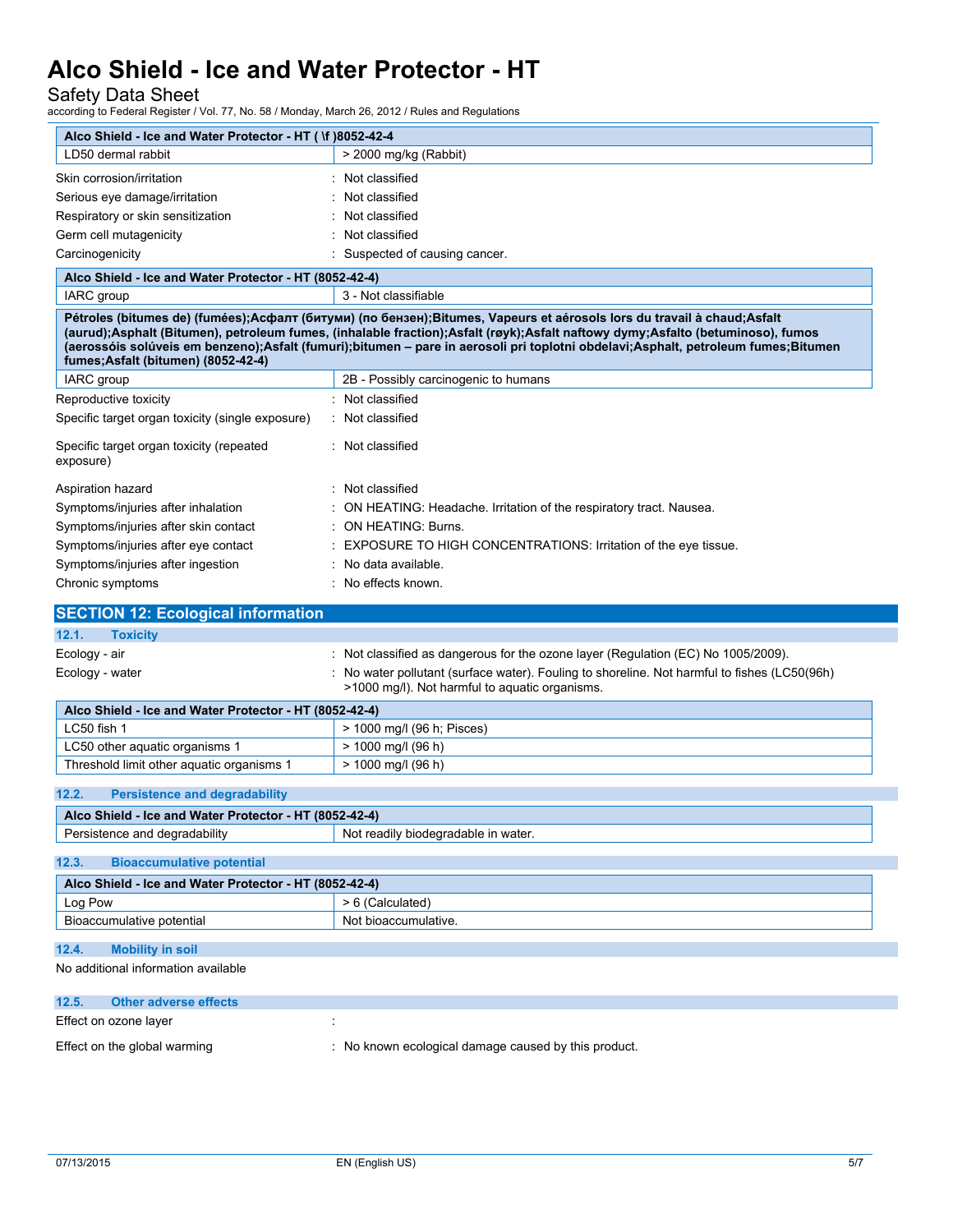Safety Data Sheet

| <b>SECTION 13: Disposal considerations</b>                                        |                                                                                                                                                                                             |     |
|-----------------------------------------------------------------------------------|---------------------------------------------------------------------------------------------------------------------------------------------------------------------------------------------|-----|
| 13.1.<br><b>Waste treatment methods</b>                                           |                                                                                                                                                                                             |     |
| Waste disposal recommendations                                                    | : Recycle/reuse. Dissolve or mix with a combustible solvent. Remove to an authorized dump.<br>Remove to an authorized incinerator equipped with an afterburner and a flue gas scrubber with |     |
| Additional information                                                            | energy recovery.<br>: Can be considered as non hazardous waste according to Directive 2008/98/EC.                                                                                           |     |
| <b>SECTION 14: Transport information</b>                                          |                                                                                                                                                                                             |     |
| In accordance with DOT                                                            |                                                                                                                                                                                             |     |
| Not regulated for transport                                                       |                                                                                                                                                                                             |     |
| <b>Additional information</b>                                                     |                                                                                                                                                                                             |     |
| Other information                                                                 | : No supplementary information available.                                                                                                                                                   |     |
| <b>ADR</b>                                                                        |                                                                                                                                                                                             |     |
| Transport document description                                                    | : UN 3257, 9, III, (D)                                                                                                                                                                      |     |
| Packing group (ADR)                                                               | $\pm$ 111                                                                                                                                                                                   |     |
| Class (ADR)                                                                       | : 9 - Miscellaneous dangerous substances and articles                                                                                                                                       |     |
| Hazard identification number (Kemler No.)                                         | : 99                                                                                                                                                                                        |     |
| Classification code (ADR)                                                         | $:$ M9                                                                                                                                                                                      |     |
| Hazard labels (ADR)                                                               | 9 - Miscellaneous dangerous compounds                                                                                                                                                       |     |
|                                                                                   |                                                                                                                                                                                             |     |
| Orange plates                                                                     | 99                                                                                                                                                                                          |     |
| Tunnel restriction code (ADR)                                                     | : D                                                                                                                                                                                         |     |
| <b>Transport by sea</b>                                                           |                                                                                                                                                                                             |     |
| UN-No. (IMDG)                                                                     | : 3257                                                                                                                                                                                      |     |
| Class (IMDG)                                                                      | : 9 - Miscellaneous dangerous compounds                                                                                                                                                     |     |
| $EmS-No. (1)$                                                                     | $F-A$                                                                                                                                                                                       |     |
| $EmS-No. (2)$                                                                     | $: S-P$                                                                                                                                                                                     |     |
| Air transport                                                                     |                                                                                                                                                                                             |     |
| UN-No.(IATA)                                                                      | : 3257                                                                                                                                                                                      |     |
| Class (IATA)                                                                      | : 9 - Miscellaneous Dangerous Goods                                                                                                                                                         |     |
| <b>SECTION 15: Regulatory information</b>                                         |                                                                                                                                                                                             |     |
| 15.1. US Federal regulations                                                      |                                                                                                                                                                                             |     |
| No additional information available                                               |                                                                                                                                                                                             |     |
| 15.2. International regulations                                                   |                                                                                                                                                                                             |     |
| <b>CANADA</b><br>No additional information available                              |                                                                                                                                                                                             |     |
| <b>EU-Regulations</b><br>No additional information available                      |                                                                                                                                                                                             |     |
| Classification according to Regulation (EC) No. 1272/2008 [CLP]<br>Not classified |                                                                                                                                                                                             |     |
| Classification according to Directive 67/548/EEC [DSD] or 1999/45/EC [DPD]        |                                                                                                                                                                                             |     |
| Not classified<br>15.2.2.<br><b>National regulations</b>                          |                                                                                                                                                                                             |     |
|                                                                                   |                                                                                                                                                                                             |     |
| 07/13/2015                                                                        | EN (English US)                                                                                                                                                                             | 6/7 |